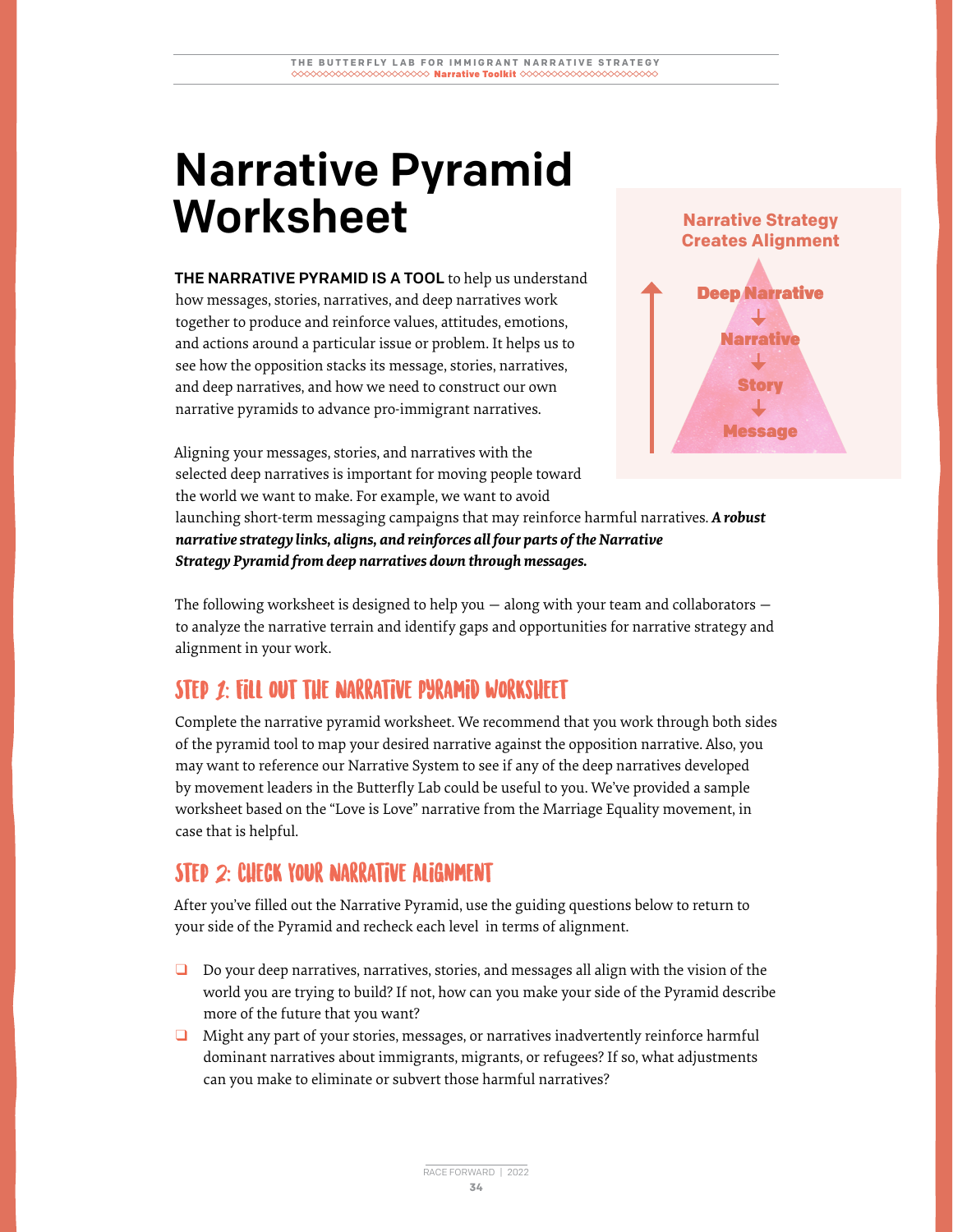### SAMPLE NARRATIVE PYRAMID

Marriage Equality Narrative

**OPPOSITION OURS DEEP NARRATIVES** *The underlying frameworks and values that form a worldview.* **DEEP NARRATIVES** *The underlying frameworks and values that form a worldview.* **NARRATIVES** *An array of related stories and messages that together evoke emotion, offer analysis, and suggest action.* **NARRATIVES** *An array of related stories and messages that together evoke emotion, offer analysis, and suggest action.* **STORIES** *Stories have characters and a story arc. They create meaning and are the basic unit of change.* **STORIES** *Stories have characters and a story arc. They create meaning and are the basic unit of change.* **MESSAGES** *Hashtags, slogans, ideas, taglines that remind us of what we think and how we might choose to act.* **MESSAGES** *Hashtags, slogans, ideas, taglines that remind us of what we think and how we might choose to act.* Tradition Stability Scarcity Marriage is a lifetime individual commitment between a man and a woman. Stories of love and commitment between a man and a woman Marriage is between man and wife Rights aren't just handed out Equality Inclusion Love Love is love Marriage equality Stories of love and commitment between same-sex couples Stories of people suppor ting their LGBTQ friends' Love is love